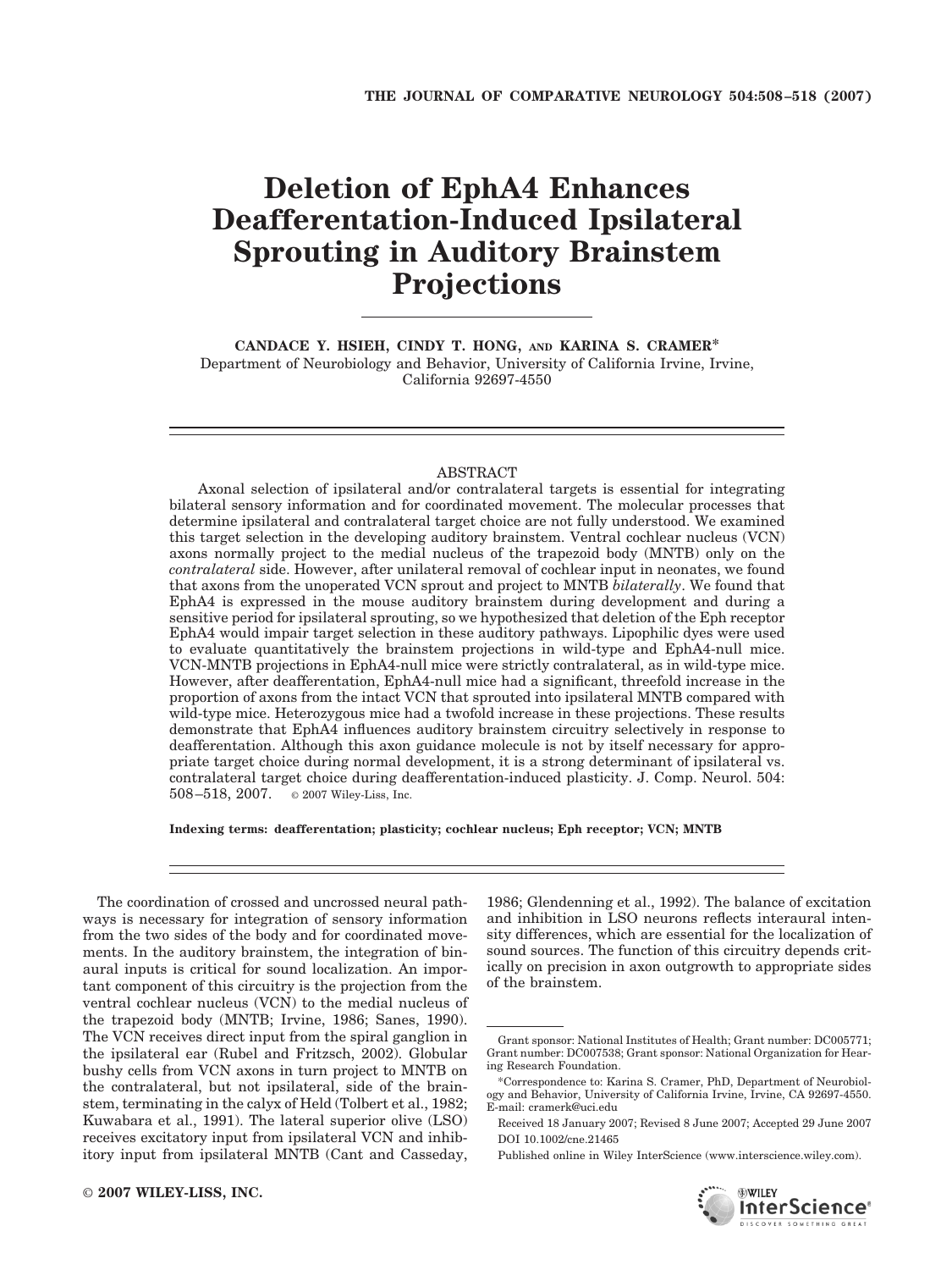As with many regions in the brain, auditory pathways can be dramatically altered by denervation or injury. After cochlea removal early in development, cell death is induced in the deafferented VCN (Levi-Montalcini, 1949; Trune, 1982; Born and Rubel, 1985; Hashisaki and Rubel, 1989). Most VCN neurons are lost along with their projections, and axons from the intact VCN branch and contact denervated auditory brainstem regions (Kitzes et al., 1995; Russell and Moore, 1995). Globular bushy cell axons sprout and form ipsilateral branches that terminate in calyces in ipsilateral MNTB, so that these projections become bilateral rather than strictly contralateral. Thus the rules for ipsilateral/contralateral target selection are different after injury and during normal development.

The molecular signals governing formation of these induced auditory pathways are incompletely understood. The Eph proteins, including Eph receptor tyrosine kinases and their ephrin ligands, are candidate axon guidance molecules (Klein, 2004; Cramer, 2005; McLaughlin and O'Leary, 2005; Pasquale, 2005). Eph proteins regulate growth of axons at the midline of the spinal cord (Imondi and Kaprielian, 2001; Kadison et al., 2006), the anterior commissure (Henkemeyer et al., 1996), and the optic chiasm (Williams et al., 2003; Mann et al., 2004). Eph protein signaling also influences axonal branching (Davenport et al., 1999; Yates et al., 2001). In the brainstem, Eph proteins control decussation of mouse vestibular projections (Cowan et al., 2000) and growth of developing auditory axons (Cramer et al., 2006). The Eph receptor EphA4 is a particularly interesting candidate insofar as it influences the selection of ipsilateral vs. contralateral targets in the chick auditory brainstem (Cramer et al., 2004) and because mice lacking EphA4 have mirror movements in the limbs resulting from aberrant crossing of corticothalamic projections (Dottori et al., 1998; Coonan et al., 2001; Kullander et al., 2001; Leighton et al., 2001; Yokoyama et al., 2001). We hypothesized that EphA4 inhibits induction of ipsilateral VCN-MNTB projections. We tested this hypothesis by evaluating the ipsilateral and contralateral VCN-MNTB projections in normal and EphA4 null mice, both during normal development and after deafferentation.

# **MATERIALS AND METHODS Animals**

All procedures were approved by the University of California, Irvine, Institutional Animal Care and Use Committee. EphA4 mutant mice were provided by Dr. Marc Tessier-Lavigne (Genentech, South San Francisco, CA). For PCR genotyping, mice were anesthetized with isofluorane, and DNA was extracted from tails with 100% isopropanol to precipitate DNA after lysis. DNA was resuspended from pellet in  $50-100 \mu l$  sterile water and stored at 4 $\degree$ C. The PCR was performed in a total volume of 25  $\mu$ l [100 mg/ $\mu$ l DNA, 20  $\mu$ M of each primer (PST38-F4-1 5'-GTT TCCGCT CTG AGC TTA TAC TGC-3', PST38-R4-1 5--ACA GTG AGT GGA CAA AGA GAC AGG-3-, and GTR2 5'-CGC TCT TAC CAA AGG GCA AAC C-3'), 10 mM PCR Nucleotide Mix (Roche),  $1 U/\mu$ l Taq polymerase (Sigma) with the appropriate reaction buffer supplied by the manufacturer] and was performed on DNA from each animal. A positive control (a known heterozygote) and a negative control (PCR mix without DNA) were included in every gel. The wild-type band is 639 bp, and the mutant band is 800 bp.

# **X-gal histochemistry**

Animals were perfused transcardially with 0.9% saline followed by 4% paraformaldahyde (PFA) in 0.1 M phosphate-buffered saline (PBS). Brains were removed and postfixed up to 1 hour in 4% PFA, equilibrated in 30% sucrose in PBS, embedded in OCT mounting medium, and cut at 14  $\mu$ m in the coronal plane on a cryostat (Leica). Slides were rinsed in PBS, then incubated in a solution containing 5 mM K-ferricyanide, 5 mM K-ferrocyanide, 2 mM  $MgCl<sub>2</sub>$ , 1 mg/ml 5-bromo-4-chloro-3-indolyl  $\beta$ -Dgalactopyranoside, and PBS (pH 7.4) at 37°C until a blue reaction product appeared, after approximately  $1-4$ hours. Slides were then rinsed and coverslipped in Glycergel (Dako, Carpinteria, CA).

## **EphA4 immunohistochemistry**

Animals were overdosed with isoflurane (Abbot Laboratories, North Chicago, IL) and perfused transcardially with 0.9% saline and then 4% PFA. Brains were removed and postfixed in 4% PFA for 1 hour, embedded in agar, and cut in the coronal plane at  $50 \mu m$  on a VF-200 microtome (Precisionary Instruments). Floating sections were rinsed in TBST (0.05% Triton in 0.1 M TBS, pH 7.4) and blocked for nonspecific antigens in a blocking solution containing 3% normal goat serum (NGS) in TBST for 30 minutes before incubation in primary antibody  $(0.5 \mu g/ml)$  overnight at 4°C. We used a rabbit polyclonal antibody (provided by Dr. Elena Pasquale) that was generated against a peptide containing the 11 C-terminal amino acids of EphA4 (Soans et al., 1994; Tremblay et al., 2007).

A biotinylated goat anti-rabbit secondary antibody (Vector Laboratories, Burlingame, CA) was applied for 1 hour at room temperature and then sections were rinsed and incubated for 60 minutes in ABC (Vector Laboratories). Sections were reacted with diaminobenzidine and  $H_2O_2$ , mounted on slides, air dried overnight, dehydrated, cleared in xylene, and coverslipped with Permount. Every third section was thionin-stained to facilitate identification of anatomical borders of brainstem nuclei. Negative control sections were processed with the above-described protocol except that the primary antibody was omitted. In addition, sections stained with the antibody after preadsorption to the peptide were not labeled. Western blot analysis of the rabbit anti-EphA4 antibody produced a single band corresponding to 110 kD in homogenates from wild-type mice. No band was seen in homogenates from EphA4 mutant mice, indicating that the antibody specifically recognizes the EphA4 protein.

## **Neuroanatomical labeling**

Brainstems (P9 –16) were labeled with the carbocyanine dyes DiI (Molecular Probes, Eugene, OR) or NeuroVue Red (PTI Research, Inc., Exton, PA) to assess the projection patterns from VCN to MNTB (Hsieh and Cramer, 2006). The cerebellum was dissected away so that VCN was visible. With fine forceps, a crystal of DiI or a small piece  $(100-200 \mu m \text{ wide})$  of NeuroVue Red filter paper was placed in VCN. In animals that underwent cochlea removal, NeuroVue Red was placed in the intact (contralesional) VCN. Labeled tissue was incubated in 4% PFA at 37°C for 2 weeks to allow for dye transport. Coronal vi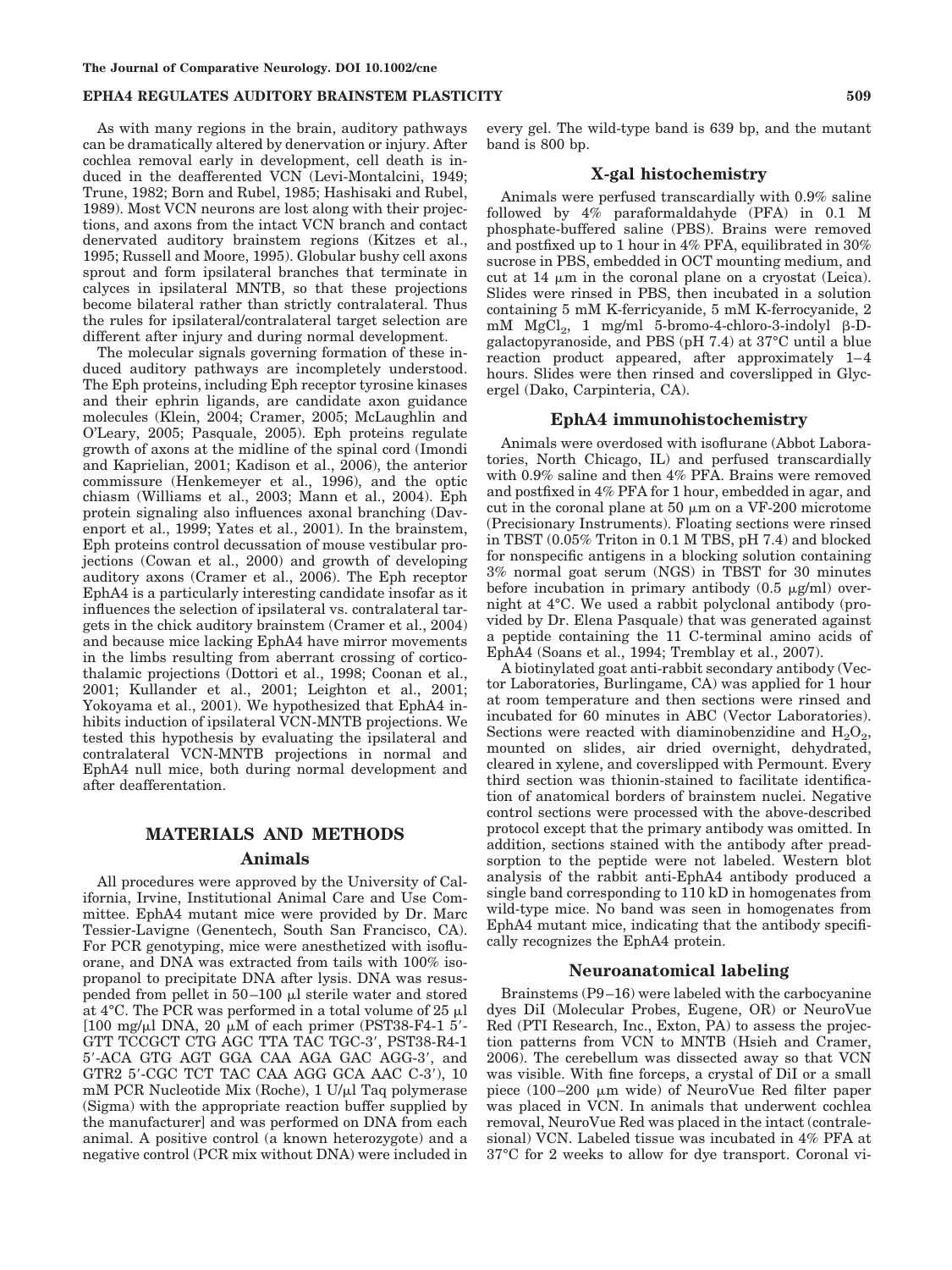bratome sections were cut at  $100 \mu m$ , mounted onto slides, and coverslipped with Glycergel.

# **Cochlea removal**

Hypothermia was used to induce and maintain anesthesia in neonatal pups (P2–P5). All procedures were performed with a stereomicroscope and heat-sterilized instruments (Germinator 500; CellPoint Scientific, Gaithersburg, MD). A small incision was made ventral to the pinna, through which the tympanic membrane was exposed. The middle ear mesenchyme and ossicles were aspirated with a sterile pipette. The pipette was then inserted through the oval window, and the contents of the cochlea were aspirated. The skin incision was closed with flexible collodion (Paddock Laboratories, Inc., Minneapolis, MN) or allowed to heal on its own. In sham-operated animals, all steps were included except for the aspiration of the cochlea. Pups were warmed and returned to the cage with their mothers for a survival of 2–7 days.

#### **Analysis**

*Immunohistochemistry.* Sections were examined with a Zeiss Axioskop microscope, and images were collected digitally with an Axiocam camera and Openlab software (Improvision). To produce photomicrographs, we imported these images into Adobe Photoshop 7.0, adjusted them for contrast and brightness, and added labels. Differential interference contrast (DIC) optics and thionin staining of adjacent sections were used to verify the location of the cochlear nucleus and MNTB. To evaluate whether cochlea removal alters EphA4 expression, densitometry measurements of MNTB were performed in animals 2, 3, and 6 days after cochlea removal. Measurements were made by outlining MNTB on the lesioned and unlesioned sides of the brainstem and computing average optical density for each nucleus. A ratio of ipsilesional to contralesional optical density was computed for each brain. Two-tailed Student's *t*-tests were used to evaluate whether ratios in control mice (sham-operated or unoperated) differed from those in operated mice.

*Neuroanatomical labeling.* We examined the specificity of VCN projections to contralateral MNTB in unoperated wild-type (EphA4<sup>+/+</sup>), heterozygous (EphA4<sup>+/-</sup>), and mutant ( $EphA4^{-/-}$ ) mice. We placed dye in one VCN and examined calyceal terminations in the MNTB ipsilateral to the dye placement (MNTBi) as well as in MNTB contralateral to the dye placement (MNTBc). The nuclear boundaries of VCN and MNTB were ascertained via DIC optics and adjacent thionin-stained sections. Calyces were counted in all sections containing MNTB. All counts were performed by an observer blind to the genotype of the mouse. A ratio of ipsilateral (on the side of the dye placement) to contralateral calyces (I/C ratio) was computed for each brain. This normalizing ratio allowed us to assess the novel ipsilateral projections independently of injection size (Hsieh and Cramer, 2006).

We performed a similar analysis of VCN-MNTB projections in mice after unilateral cochlea removal. Several criteria were set for inclusion of animals. First, we considered the cochlea removal successful if the VCN on the lesioned side was reduced to less than half the size of the intact VCN. Second, we required that labeled calyces be present contralateral to the dye placement side, to confirm effective neuroanatomical tracing. Third, dye placement

was restricted to the intact VCN, to preclude contamination of the other VCN-MNTB pathway. Finally, for inclusion in the analysis, a calyceal terminal was considered one that covered at least one-third of the cell surface in MNTB. Labeled calyces were counted with a Zeiss confocal microscope in all sections containing MNTBc and MNTBi. Analysis of variance (ANOVA) and two-tailed Student's *t*-tests were used to test for significance between the I/C ratios for cochlea removal across genotypes.

# **RESULTS**

# **Cochlea removal induces novel projections from VCN to MNTBi in the mouse**

We investigated deafferentation-induced plasticity in a mouse auditory pathway to test potential molecular pathways in mutant mice. In gerbils and mice, neonatal unilateral cochlea removal results in severe atrophy of the VCN because of deafferentation-induced cell loss. In gerbils, it has been shown that the intact VCN subsequently branches to contact the denervated MNTB, so that axons from the intact VCN make both ipsilateral and contralateral calyceal projections after cochlea removal (Kitzes et al., 1995; Russell and Moore, 1995; Hsieh and Cramer, 2006). To determine whether there is a similar induction of novel, ipsilateral projections in the mouse, we performed cochlea removal in wild-type mice between P2 and P5. Figure 1A shows a darkfield image of a coronal section taken from an animal after cochlea removal surgery. VCN is present on the right, unoperated side but not on the left side of the brain, where it has undergone cell death resulting from deafferentation. A fluorescence image (Fig. 1A<sup>'</sup>) of the same section shows placement of NueroVue Red dye in the intact VCN and dye transport to brainstem nuclei on both sides of the brainstem. We assessed projections from VCN to MNTBc (contralateral to dye placement) and MNTBi (ipsilateral to dye placement) and found numerous labeled calyceal terminations in MNTB on both sides of the brainstem (Fig. 1B), indicating the induction of novel projections to the denervated MNTB (MNTBi). At higher magnification, calyces in both MNTBs appear to have a similar morphology (Fig. 1C,D, arrows). We calculated the ratio (I/C) of calyces in MNTBi to MNTBc (see Materials and Methods). There were significantly higher  $\text{IC}$  ratios  $(\pm \text{SEM})$  in operated animals  $(0.247 \pm 0.052; n = 5)$  than in unoperated control animals  $(0.003 \pm 0.002; n = 11;$  see Fig. 4E;  $P < 0.05$ , *t*-test), indicating that the intact VCN formed significantly more deafferentation-induced novel projections to MNTBi. In all cases, neonatal cochlea removal resulted in substantial loss of the cochlear nucleus on the lesioned side; little or no residual cochlear nucleus was observed. Thus, the mouse exhibits deafferentation-induced plasticity in the VCN-MNTB pathway at neonatal ages, and the extent is similar to that previously reported for the gerbil.

# **Expression of EphA4 in the auditory brainstem nuclei during development**

To evaluate the role of the candidate molecule EphA4, we examined expression of EphA4 during postnatal ages P3–P10. These ages include the period of formation of the calyx of Held (Kil et al., 1995; Hoffpauir et al., 2006) and the sensitive period when cochlea removal induces cell death in mice (Mostafapour et al., 2000) and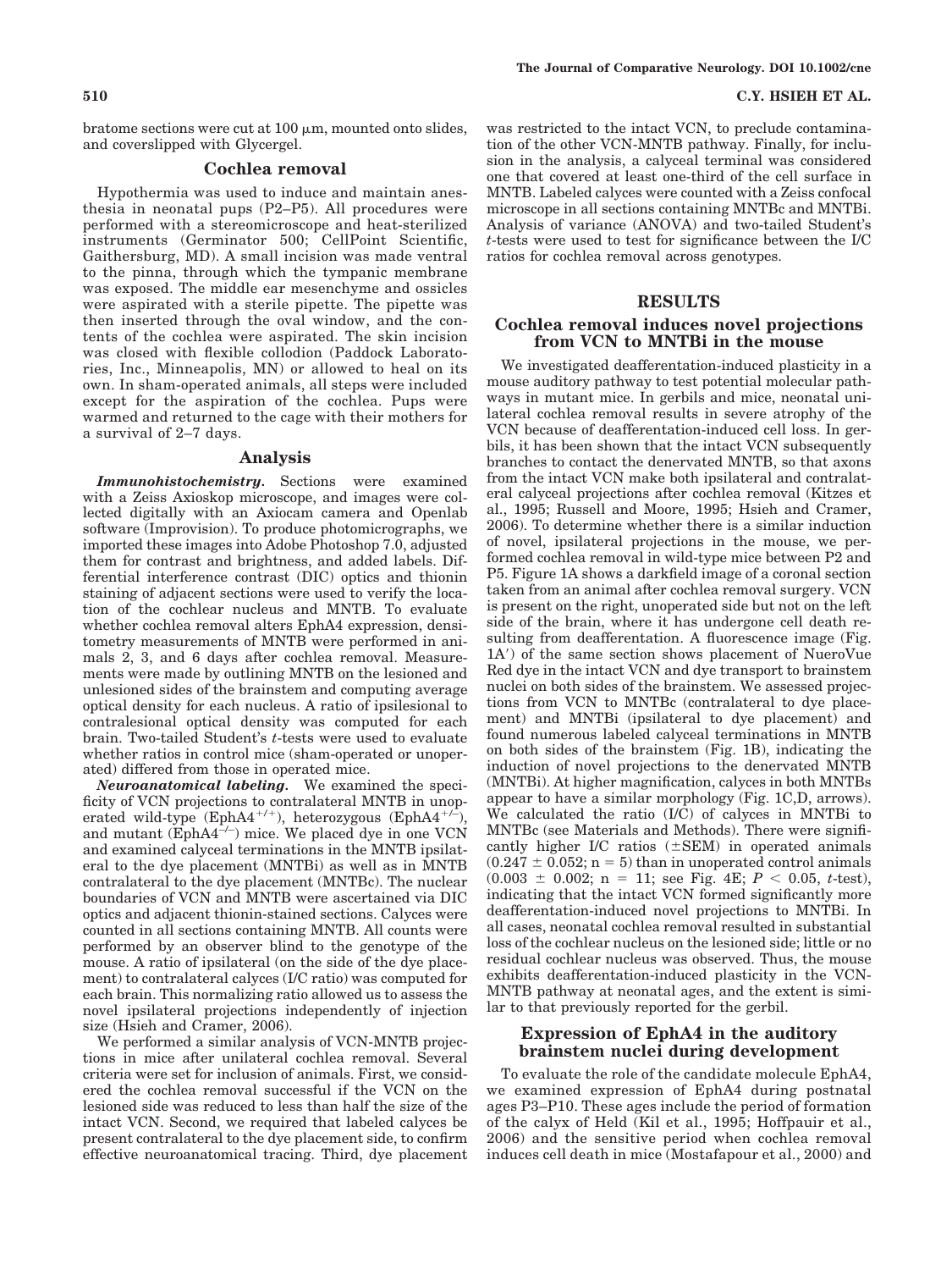

E Projection patterns in control vs. cochlea removal



Fig. 1. Deafferentation induces novel, ipsilateral projections in the mouse auditory brainstem. The left cochlea was removed at P2–P5. **A:** Darkfield image of a coronal section indicates the presence of VCN on the right side (asterisk) but not left side (dotted line indicates loss of VCN cells) of the brainstem. **A:** Fluorescence image of the same section seen in A indicates NeuroVue Red dye placement in the intact

VCN (asterisk) and resulting labeling of brainstem nuclei. **B:** NeuroVue Red labeling in MNTBc and MNTBi. Calyceal terminations can be seen in the normal target, MNTBc (**C**), as well as in a novel target, MNTBi (**D**, arrows). Quantification indicates a significantly higher I/C ratio in animals receiving cochlea removal than control animals (**E**,  $*P < 0.05$ ). Scale bars = 200  $\mu$ m in A'; 100  $\mu$ m in B,D.

sprouting from the intact VCN in gerbils (Russell and Moore, 1995). Expression of EphA4 was evaluated by using X-gal histochemistry in heterozygous mice and EphA4 immunohistochemistry in wild-type mice. X-gal histochemistry revealed the presence of lacZ, which was inserted downstream of the EphA4 promoter region in the EphA4 mutant mice used in this study and is expressed in the cytoplasm of cell bodies (Leighton et al., 2001).

Brain sections from  $EphA4^{+/-}$  mice were stained with X-gal at P3, P7, P9, and  $P10$  (n = 3–5 at each age). At P3, there was light lacZ expression in VCN (Fig. 2A) and more pronounced expression in MNTB (Fig. 2B). At P10, the staining in VCN (Fig. 2C) appeared to be more intense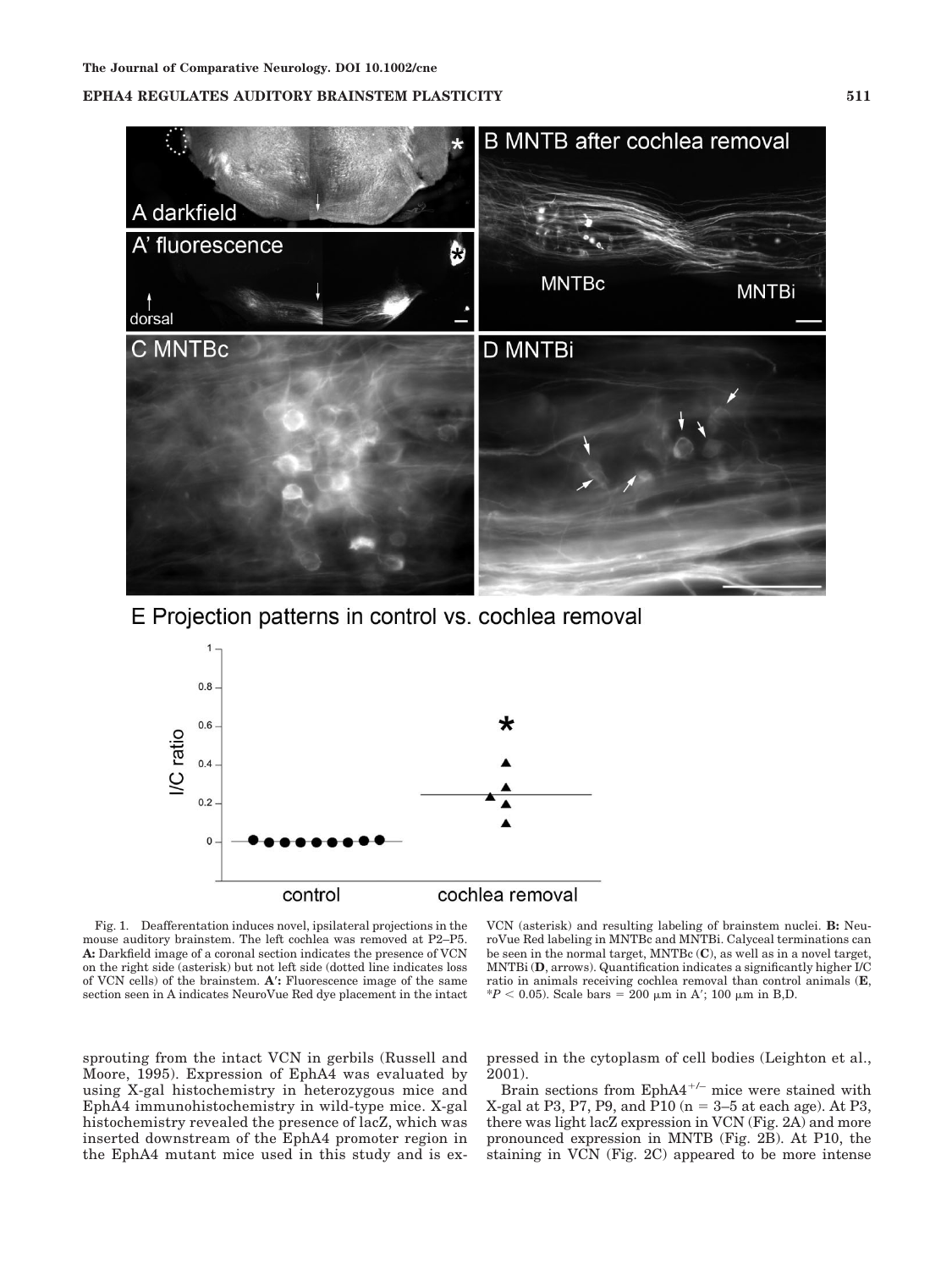

Fig. 2. EphA4 expression in the auditory brainstem during development. **A:** X-gal histochemistry in P3 heterozygous EphA4 mice reported expression in the ventral cochlear nucleus (VCN). **B:** EphA4 is also expressed in MNTB at P3. **C:** X-gal histochemistry at P10 reported higher levels of EphA4 in VCN than at P3. **D:** At P10 X-gal

histochemistry showed continued expression of EphA4 in MNTB. **E:** EphA4 immunohistochemistry revealed expression throughout MNTB at P3. **F:** EphA4 expression remains in MNTB at P10. Scale bars = 100  $\mu$ m in E (applies to A–E); 100  $\mu$ m in F.

than at younger ages, suggesting that expression levels increase during this developmental period. Expression in MNTB remained high at this age (Fig. 2D).

Wild-type mice were used for EphA4 immunohistochemistry at P3 ( $n = 3$ ) and P10 ( $n = 3$ ; Fig. 2). Results from immunohistochemistry supported those obtained with X-gal histochemistry. At P3, EphA4 was lightly expressed in the cochlear nucleus (not shown) and distinctly expressed throughout MNTB (Fig. 2E). At P10, immunolabeling remained throughout MNTB (Fig. 2F). The labeling appeared perisomatic, but we could not determine whether there was expression specifically in cell bodies or calyces. Taken together, these labeling methods show that EphA4 is expressed in the cochlear nucleus and MNTB during the maturation and deafferentationinduced plasticity of VCN-MNTB projections.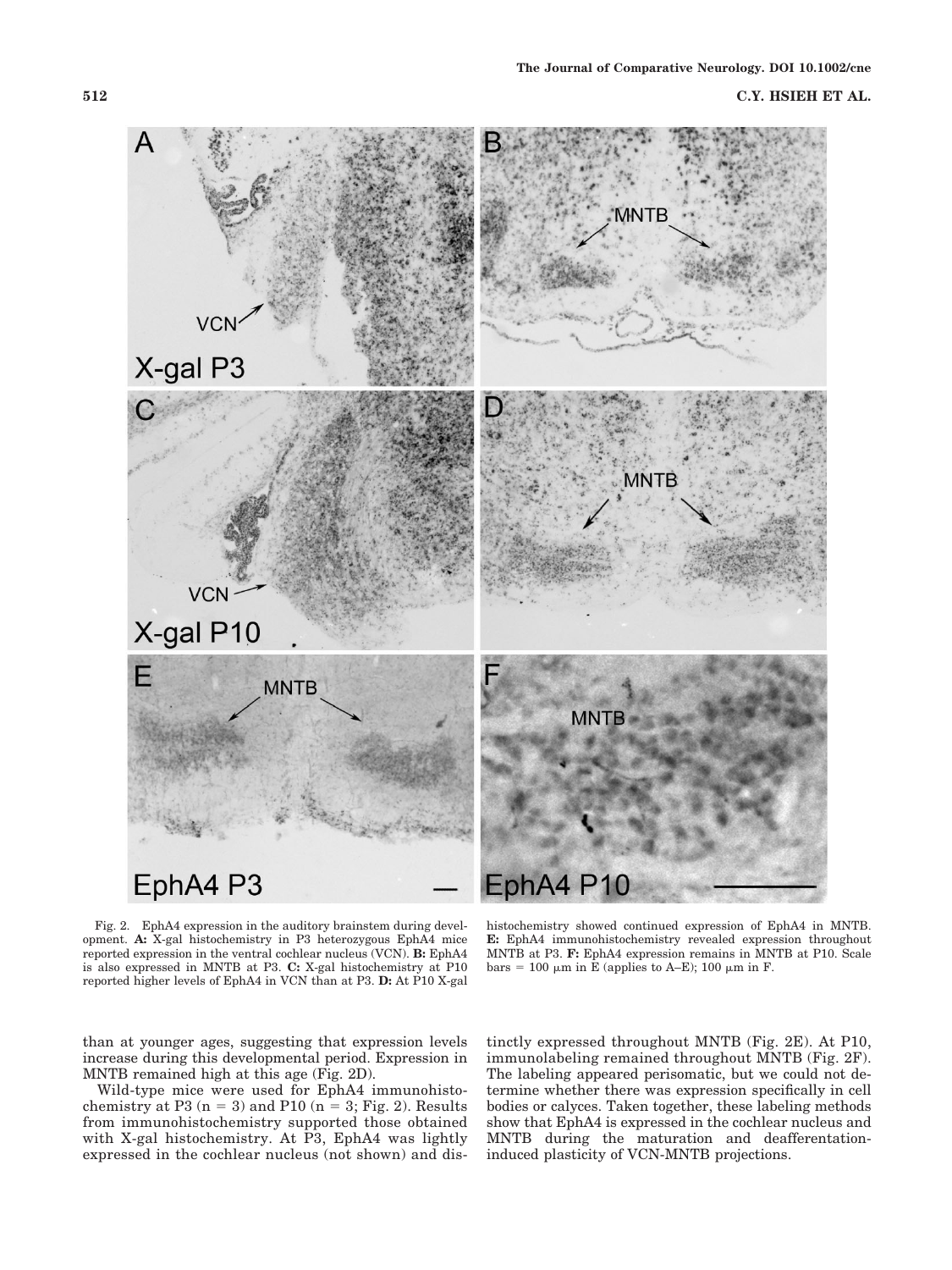# **VCN-MNTB pathway is normal in EphA4 mutant mice**

To evaluate the role of EphA4 in development, we tested whether deletion of this protein alters normal development of VCN axons, which terminate on contralateral but not ipsilateral MNTB. Dye was placed in VCN on one side of EphA4<sup>+/+</sup>, EphA4<sup>+/-</sup>, and EphA4<sup>-/-</sup> mice, and the resulting distribution of calyces in MNTBc (contralateral to dye placement) and MNTBi (ispilateral to dye placement) was assessed (Fig. 3). Figure 3A shows that, as expected, dye placement resulted in labeled calyces in MNTBc, but not in MNTBi, in wild-type mice  $(Eph\AA^{+/+})$ . Higher magnification of these calyces is shown in Figure 3A' (arrows).<br>Dye labeling in brains from EphA4<sup>+/-</sup> mice (Fig. 3B,B')<br>and EphA4<sup>-/-</sup> mice (Fig. 3C,C') shows that, as in wild-type brains, in both of these groups there were labeled terminations in MNTBc and not in MNTBi. Higher magnification shows details of the terminal morphology, consistent with the observation that these terminations are calyceal (Fig. 3B',C', arrows). We counted labeled calyces in MNTBc and MNTBi. The I/C ratio was used to compare specificity for contralateral vs. ipsilateral targets across genotype groups. The I/C ratios for wild type (0.003  $\pm$ 0.002;  $n = 11$ ), heterozygous (0.002  $\pm$  0.002; n = 8), and mutant  $(0.011 \pm 0.006; n = 5)$  mice were very small, indicating that all groups had extremely few projections from VCN to MNTBi (Fig. 3D). Moreover, Student's *t*-tests indicated no differences between groups  $(P > 0.5)$ . These results suggest that deletion of EphA4 does not alter projection patterns during initial development.

# **EphA4 regulates ipsilateral sprouting after cochlea removal**

We next examined the role of EphA4 in ipsilateral/ contralateral target selection during deafferentationinduced plasticity. We removed the cochlea unilaterally in EphA4<sup>+/-</sup> and EphA4<sup>-/-</sup> mice between P2 and P5. After a 6 –7-day survival, animals were perfused and dye was placed in the intact VCN. After cochlea removal, VCN cells were nearly completely lost in mice from all genotypes, indicating that mice from all three genotypes undergo similar extensive cell death in the cochlear nucleus. Although all genotype groups formed novel ipsilateral VCN-MNTB projections in response to cochlea removal, the extent of this reorganization was significantly greater in EphA4<sup>-/-</sup> mice (Fig. 4). EphA4<sup>+/+</sup> mice are shown in Figure 4A,A'. In EphA4<sup>+/-</sup> (Fig. 4B) and EphA4<sup>-/-</sup> (Fig. 4C) mice, the intact VCN projected bilaterally to MNTB after deafferentation. We counted calyceal terminations on both sides and calculated I/C ratios for all genotypes. The mean I/C ratios for homozygous null mice  $(0.783 \pm$ 0.110;  $n = 3$ ) and heterozygous mice (0.412  $\pm$  0.096; n = 6) were significantly greater than those for wild-type mice  $(0.247 \pm 0.052; n = 5; Fig. 4D)$ . ANOVA showed a significant difference between groups, and Student's *t*-tests revealed significantly higher I/C ratios in mutant mice (Fig. 4D, asterisk) than in wild-type mice  $(P < 0.005)$  or heterozygous mice  $(P < 0.05)$ . Heterozygotes had values that were intermediate between those of wild-type and mutant mice. I/C ratios were dependent on genotype, in that results from Spearman's  $\rho$  analysis suggest that the quantity of EphA4 expression predicted by gene dosage is negatively correlated with I/C ratios ( $\rho = 0.71, P < 0.005$ ). Thus, deletion of EphA4 resulted in a significant, threefold enhancement of induced ipsilateral projections in the VCN-MNTB pathway. Moreover, this difference was not accounted for by variability in effectiveness of dye labeling, because the total number of dye-labeled calyces did not differ between groups  $(P_{\rm S} > 0.1)$ . These results suggest that EphA4 regulates target selection during deafferentation-induced ipsilateral sprouting but not during normal development.

# **Expression of EphA4 in MNTB after cochlea removal**

Because EphA4 expression influences the extent of projections induced by cochlea removal, we next determined whether cochlea removal affects EphA4 expression levels in MNTB. We performed unilateral cochlea removal on P3–P4 wild-type mice, then examined brainstem sections for EphA4 immunolabeling 2 days  $(n = 3)$ , 3 days  $(n = 4)$ , and 6 days  $(n = 3)$  postoperatively. These survival times span the period of formation of ipsilateral calyces after deafferentation in gerbils (Kitzes et al., 1995; Hsieh and Cramer, 2006). Figure 5 shows expression levels of EphA4 in ipsilesional and contralesional MNTB in animals 2 days (Fig. 5A), 3 days (Fig. 5B), and 6 days (Fig. 5C) after cochlea removal and after sham surgery (Fig. 5D). In all conditions, EphA4 was expressed in MNTB on both sides of the brain, and the size of the two MNTBs was similar. The ratio of ipsilesional to contralesional MNTB optical density did not differ from sham control for any of the time points examined  $(Ps > 0.5; Fig. 5E)$ . These data suggest that relative EphA4 expression levels do not change in MNTB as a consequence of unilateral cochlea removal.

# **DISCUSSION**

Auditory brainstem pathways underlying sound localization are precisely established during development (Friauf and Lohmann, 1999; Kandler and Gillespie, 2005; Hoffpauir et al., 2006). After unilateral deafferentation, axons sprout into denervated targets in an orderly manner (Kitzes et al., 1995; Russell and Moore, 1995). Eph receptors significantly influence axon guidance during development, but the relationship between this function and the role of these proteins in deafferentation-induced plasticity has not been determined. In this study, we evaluated the role of EphA4 in development and plasticity of VCN-MNTB projections in vivo. We demonstrated that, after unilateral cochlea removal in wild-type mice, VCN-MNTB projections from the unoperated side branch and form ipsilateral calyces. We found that EphA4 is expressed in VCN and MNTB during the formation of both normal and induced projections. In mice lacking EphA4, VCN-MNTB projections are strictly *contralateral*, as in wild-type animals. However, the *ipsilateral* projection induced after deafferentation is significantly more extensive in mice lacking EphA4 than in wild-type mice. This effect likely is due to increased ipsilateral sprouting from the intact VCN and not to differential effects on VCN cell survival, because cell loss was similar in mutant and wild-type mice and included most or all VCN cells. Thus, in this projection, EphA4 mutant mice develop normally but respond more strongly to deafferentation. This observation suggests that EphA4 has an inhibitory role during deafferentation-induced plasticity.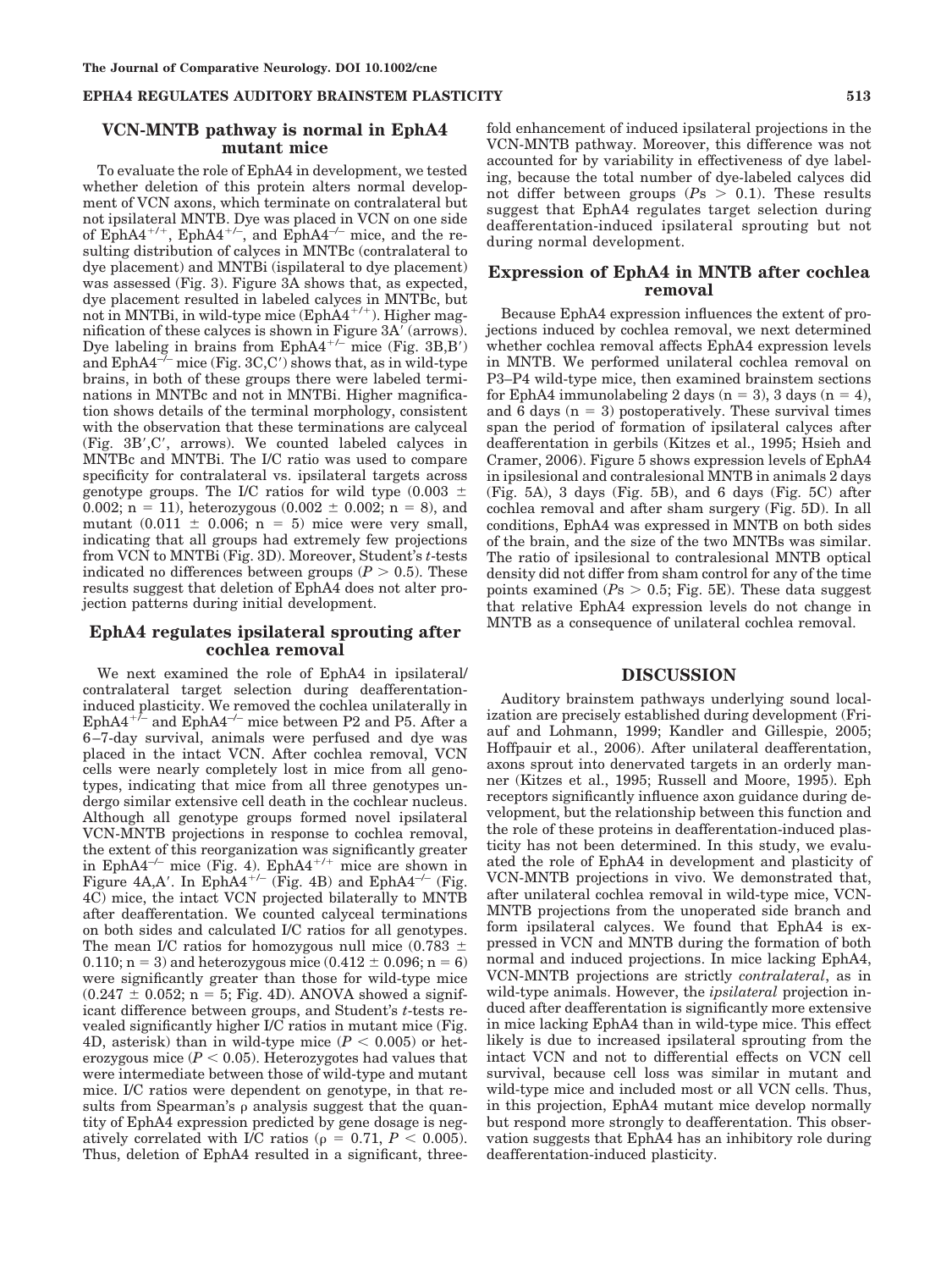

EphA4 -/- $EphA4$  +/+ EphA4 +/-

Fig. 3. Projection patterns from VCN to MNTB in EphA4 mice. Neuroanatomical labeling of the VCN-MNTB pathway was performed in<br>EphA4<sup>+/+</sup>, EphA4<sup>+/-</sup>, and EphA4<sup>-/-</sup> mice between P9 and P14. VCN projects to MNTBc but not MNTBi in  $\text{EphA4}^{+/+}$  (A),  $\text{EphA4}^{+/-}$  (B), and  $\text{EphA4}^{-/-}$  (C). Higher magnification of calyces in MNTBc is shown for the

three genotypes (**A–C**). Quantification of these projections is expressed as I/C ratios (**D**) and indicates no significant difference between groups  $(P > 0.05)$ . Scale bars = 100  $\mu$ m in C (applies to A–C); in C' (applies to  $A'-C'$ ).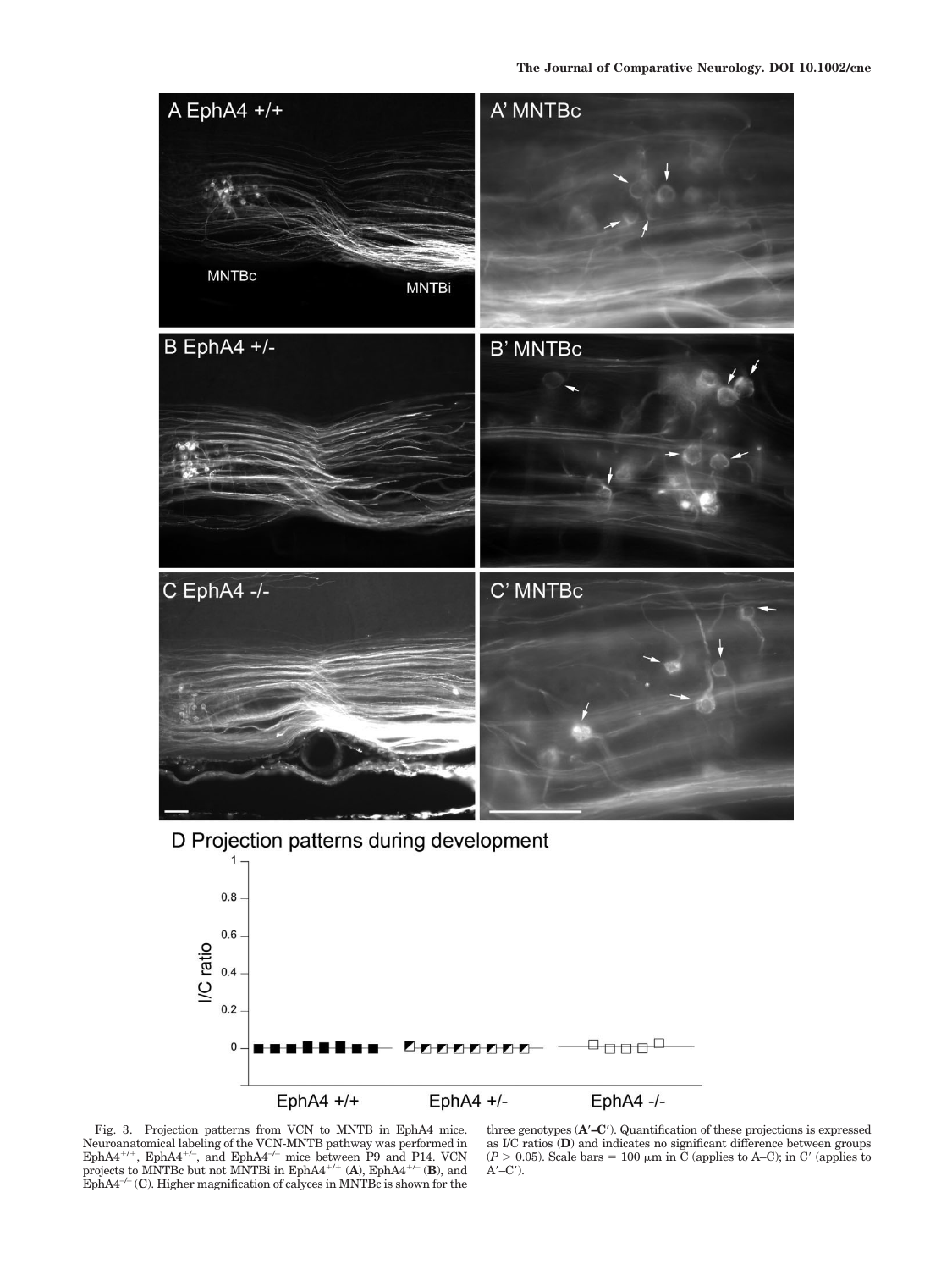

D Novel projections after cochlea removal



Fig. 4. EphA4 regulates the induction of deafferentation-induced novel projections in the mouse. Cochleas were removed unilaterally in EphA4<sup>+/+</sup>, EphA4<sup>+/-</sup>, and EphA4<sup>-/-</sup> mice, and dye was placed in the intact VCN. In EphA4<sup>+/+</sup> mice, novel projections were present in MNTBi as well as the normal target, MNTBc (**A**). Higher magnification of the novel projections in MNTBi (A', arrows indicate calyces). EphA4<sup>+/-</sup> and

–/– mice showed induction of novel projections (**B,C** and **B,C**, arrows), and the proportion of ipsilateral calyces was greater in EphA4  $-$  mice. Quantification indicates a significantly higher  $\overline{I/C}$  ratio in EphA4<sup>-/-</sup> mice than in EphA4<sup>+/+</sup> or EphA4<sup>+/-</sup> mice ( $\mathbf{D}$ ,  $*P$  < 0.05). Scale bars = 100  $\mu$ m in C (applies to A–C); in C' (applies to  $A'-C'$ ).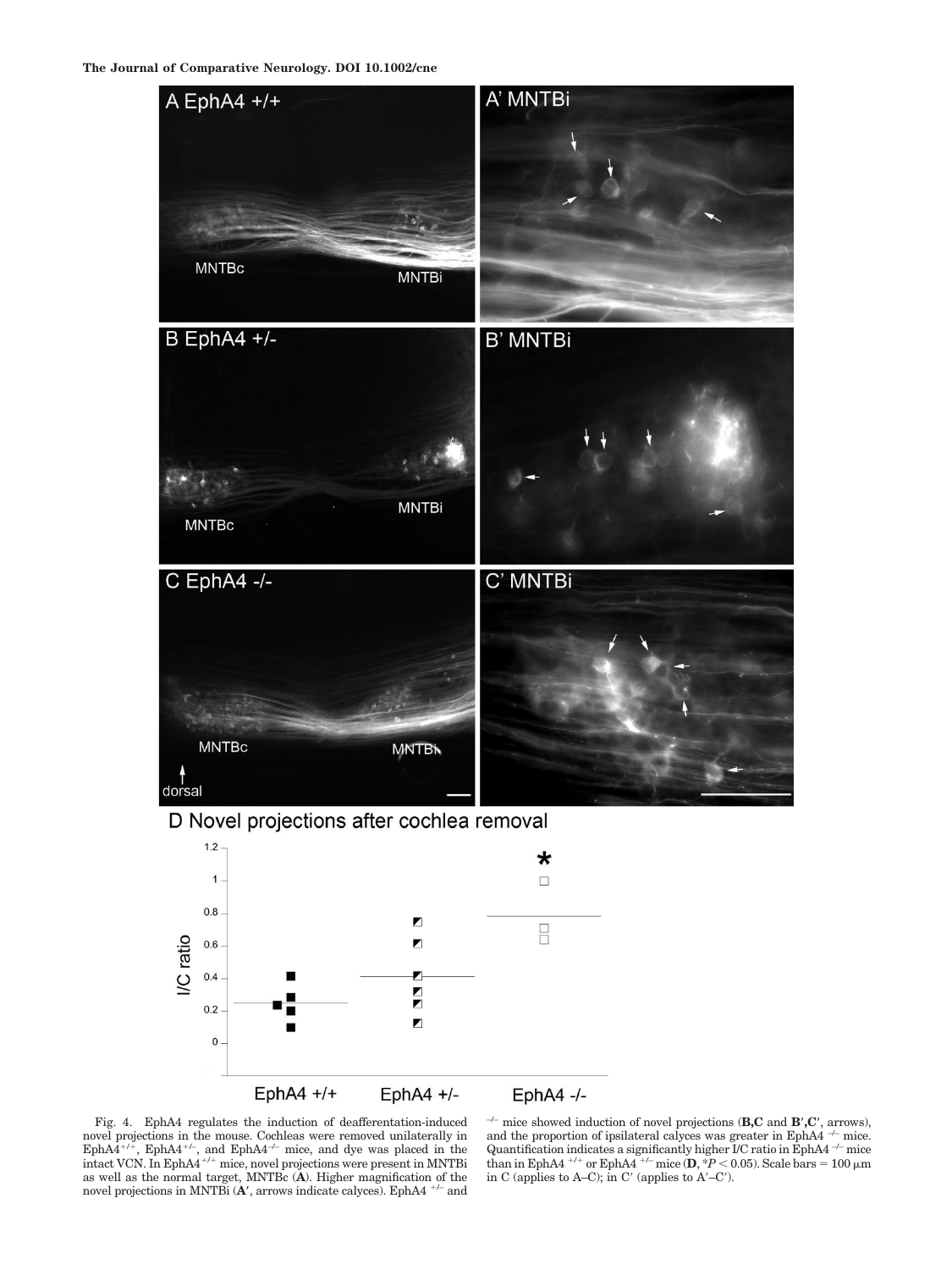## **516 C.Y. HSIEH ET AL.**



E Optical density measurements in MNTB



Fig. 5. EphA4 protein expression levels are not altered by cochlea removal. Animals underwent cochlea removal, and EphA4 immunohistochemistry was performed 2 days (**A**), 3 days (**B**), and 6 days (**C**) postoperatively. EphA4 immunohistochemistry was also performed in sham controls (**D**). Optical density was measured in MNTB on both

sides and the ratio of ipsilesional/contralesional levels were compared between groups. **E:** Expression levels did not differ between cochlea removal under any survival condition vs. sham control  $(Ps > 0.5)$ . Scale bar =  $100 \mu m$ .

# **Plasticity in auditory brainstem pathways**

Deafferentation-induced ipsilateral projections have been demonstrated previously in gerbils (Kitzes et al., 1995; Russell and Moore, 1995; Hsieh and Cramer, 2006). Here we have demonstrated a similar form of plasticity in mice. The ages we used are within the sensitive period for cochlea removal-induced ipsilateral projections in gerbils (Russell and Moore, 1995), which is similar to the ages when cochlea removal induces cell death in VCN in both gerbils (Tierney et al., 1997) and mice (Mostafapour et al., 2000). The VCN-MNTB pathway terminates in large calyces of Held, which can be analyzed quantitatively with a light microscope. Moreover, because the ipsilateral projection originates in VCN neurons that also project contralaterally, the ratio of ipsilateral/contralateral calyces provides an accurate assessment of the degree of plasticity. The lack of aberrant ipsilateral projections during the course of normal development in EphA4 mutant mice suggests that EphA4 is not necessary for the selection of contralateral targets. Alternatively, compensatory changes in the expression of other Eph family proteins could in principle obscure a role for EphA4 during development. However, during developmental plasticity produced by deafferentation, removal of EphA4 is sufficient to produce a large, significant increase in the proportion of induced ipsilateral projections. Thus EphA4 may be necessary to prevent or limit the formation of ipsilateral calyces particularly during plasticity after injury but not during normal development. These findings demonstrate that distinct molecular mechanisms regulate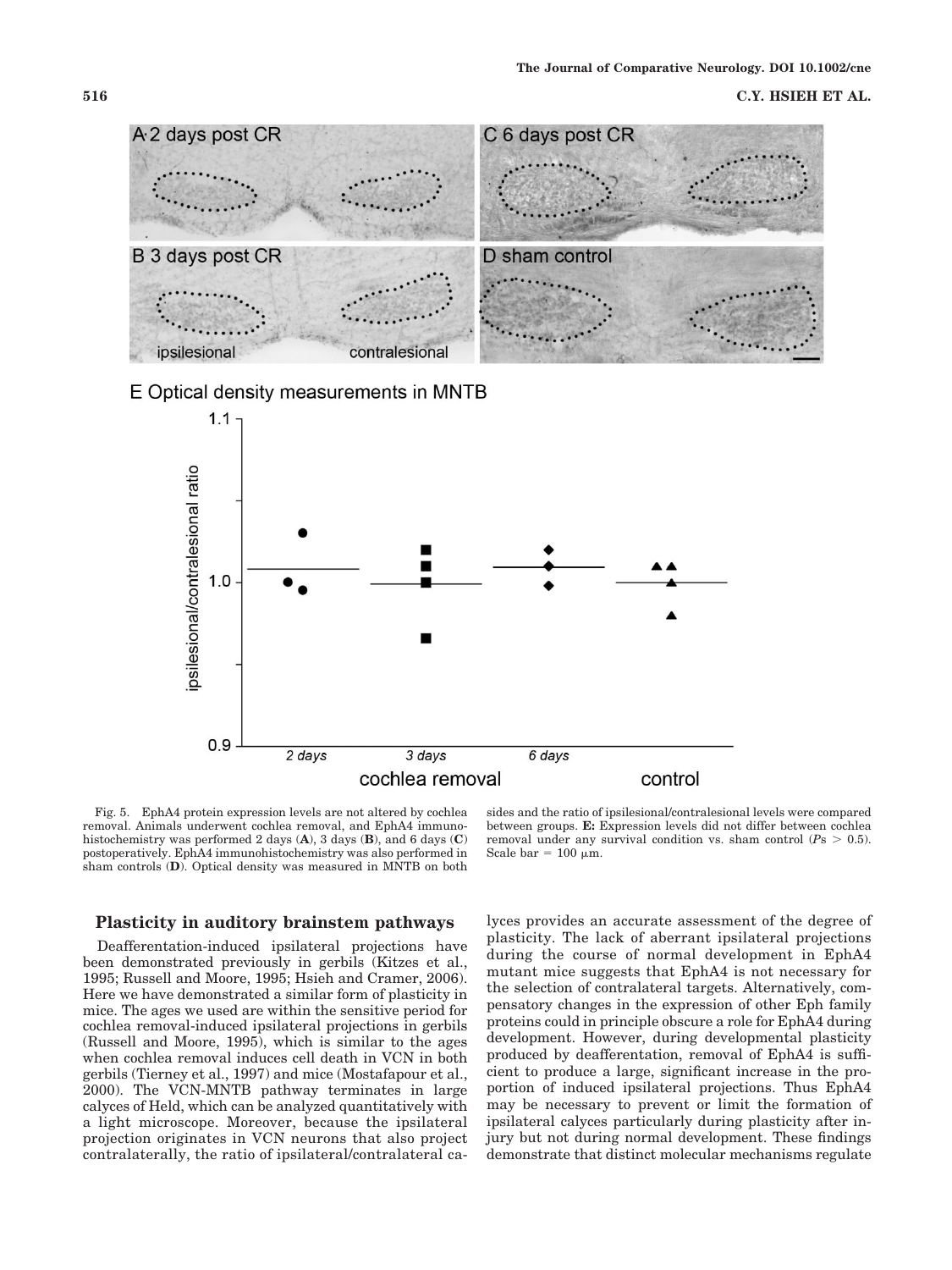ipsilateral vs. contralateral target choice in the VCN-MNTB pathway under different conditions.

# **Eph proteins in development and plasticity**

Eph proteins have well-documented roles in nervous system development. Their interactions, elicited by cell– cell contact, mediate repulsive or attractive axon guidance, selection of targets, and formation of topographic maps (McLaughlin and O'Leary, 2005). Eph signaling has several important functions during auditory system development. These proteins are necessary for axon guidance in the auditory brainstem of the chick (Cramer et al., 2004, 2006; Huffman and Cramer, 2007); in addition, they may be necessary for forming tonotopic projections in the mammalian auditory brainstem (I. Miko, C. Hsieh, and K. Cramer, unpublished observations). Eph proteins thus have a broad range of functions within neural circuits. Some of these functions overlap during normal development and in response to injury. Although protein levels are generally down-regulated at later ages, expression of Eph proteins in adult brain regulates synaptic plasticity and regeneration of axonal pathways (Purcell and Carew, 2003; Yamaguchi and Pasquale, 2004; Liu et al., 2006).

Ephrins have also been implicated in developmental plasticity in projections of retinal ganglion cells. In mice with experimentally induced projections from the retina to the auditory thalamus, deletion of ephrin-A2 and ephrin-A5 enhanced cross-modal projections (Lyckman et al., 2001). Unoperated mutant mice did not display these cross-modal targeting errors. Here we have shown that EphA4 has a function after deafferentation distinct from that during normal development in the choice of ipsilateral vs. contralateral target. Together, these studies support an inhibitory function for Eph signaling in deafferentation-induced plasticity.

In this study, we did not observe changes in expression of EphA4 protein as a consequence of the experimental lesion. It remains possible that a change in expression levels occurs very briefly (Cruz-Orengo et al., 2006), represents a change in distribution, or is too small to be detected by immunohistochemistry. However, another possibility is that deafferentation alters the expression or activity of one or more proteins that interact with EphA4. The Eph family of proteins is large, and differences in other Eph proteins, including ephrins, may arise in MNTB following the cochlear lesion. The change in neuronal input to MNTB is likely to elicit a large set of changes in gene expression; subsequent changes in levels of proteins that interact with EphA4 may selectively alter the growth of VCN axons to MNTB. Thus, although EphA4 levels remain constant after cochlea removal, other changes in gene expression may shift the balance of molecular influences on VCN axons so that EphA4 has an inhibitory role after deafferentation but not during normal development.

# **Ipsilateral vs. contralateral targets**

An interesting aspect of our findings is that the novel target in the auditory brainstem is identical to the normal target, except that it is on the opposite side of the brain. Although precise ipsilateral vs. contralateral connectivity is essential for auditory processing, the emergence of novel, homotypic ipsilateral projections represents a significant response to brain injury in early development (Staudt et al., 2002) and in adults (Napieralski et al., 1996; Chen et al., 2002; Allred and Jones, 2004; Luke et al., 2004). Generation of ipsilateral projections may provide compensation for some brain functions but may also occur at the expense of other functions. In the auditory brainstem, bilateral VCN-MNTB projections may provide higher auditory areas with a relatively full complement of inputs after deafferentation, when binaural cues can no longer be used for sound source localization.

Ipsilateral sprouting is variable and depends on lesion type and activity changes (Carmichael and Chesselet, 2002), but the molecular determinants of sprouting are not known. Because this process represents a significant response to brain injury, the identification of underlying molecular processes would have broad clinical implications. Here we have shown that EphA4 may regulate calyx formation and sprouting after deafferentation. Additional studies are needed to evaluate whether this protein has a similar role in other forms of lesion-induced plasticity.

The assembly of neural circuits requires integration of several signals that converge on growing axons. As removal of EphA4 differentially affects deafferentationinduced plasticity in the auditory pathway, deafferentation may shift the balance of axon guidance signals converging on VCN axons. This protein family might thus be linked with activity-dependent processes. Eph/ephrin signaling has been shown to regulate localization of N-methyl-D-aspartate receptors (Dalva et al., 2000) and AMPA receptors (Kayser et al., 2006) and to have demonstrated roles in several forms of hippocampal synaptic plasticity (for review see Calo et al., 2006). Because Eph proteins have important roles both in development and in adult brain, an interesting possibility is that relative levels of Eph proteins influence the sensitive period during which deafferentation can cause dramatic changes in circuitry. An understanding of the conditions under which Eph proteins permit or inhibit regeneration of pathways will be of value in determining how the brain responds to injury.

## **ACKNOWLEDGMENTS**

We are grateful to Dr. Marc Tessier-Lavigne for providing the mouse line used in this study; to Dr. Elena Pasquale for providing the EphA4 antibody; and to Paul Nakamura and Drs. Ilona Miko, Lisa Goodrich, and Len Kitzes for helpful comments on the manuscript.

# **LITERATURE CITED**

- Allred RP, Jones TA. 2004. Unilateral ischemic sensorimotor cortical damage in female rats: forelimb behavioral effects and dendritic structural plasticity in the contralateral homotopic cortex. Exp Neurol 190:433– 445.
- Born DE, Rubel EW. 1985. Afferent influences on brain stem auditory nuclei of the chicken: neuron number and size following cochlea removal. J Comp Neurol 231:435– 445.
- Calo L, Cinque C, Patane M, Schillaci D, Battaglia G, Melchiorri D, Nicoletti F, Bruno V. 2006. Interaction between ephrins/Eph receptors and excitatory amino acid receptors: possible relevance in the regulation of synaptic plasticity and in the pathophysiology of neuronal degeneration. J Neurochem 98:1–10.
- Cant NB, Casseday JH. 1986. Projections from the anteroventral cochlear nucleus to the lateral and medial superior olivary nuclei. J Comp Neurol 247:457– 476.
- Carmichael ST, Chesselet MF. 2002. Synchronous neuronal activity is a signal for axonal sprouting after cortical lesions in the adult. J Neurosci 22:6062– 6070.
- Chen P, Goldberg DE, Kolb B, Lanser M, Benowitz LI. 2002. Inosine induces axonal rewiring and improves behavioral outcome after stroke. Proc Natl Acad Sci U S A 99:9031-9036.